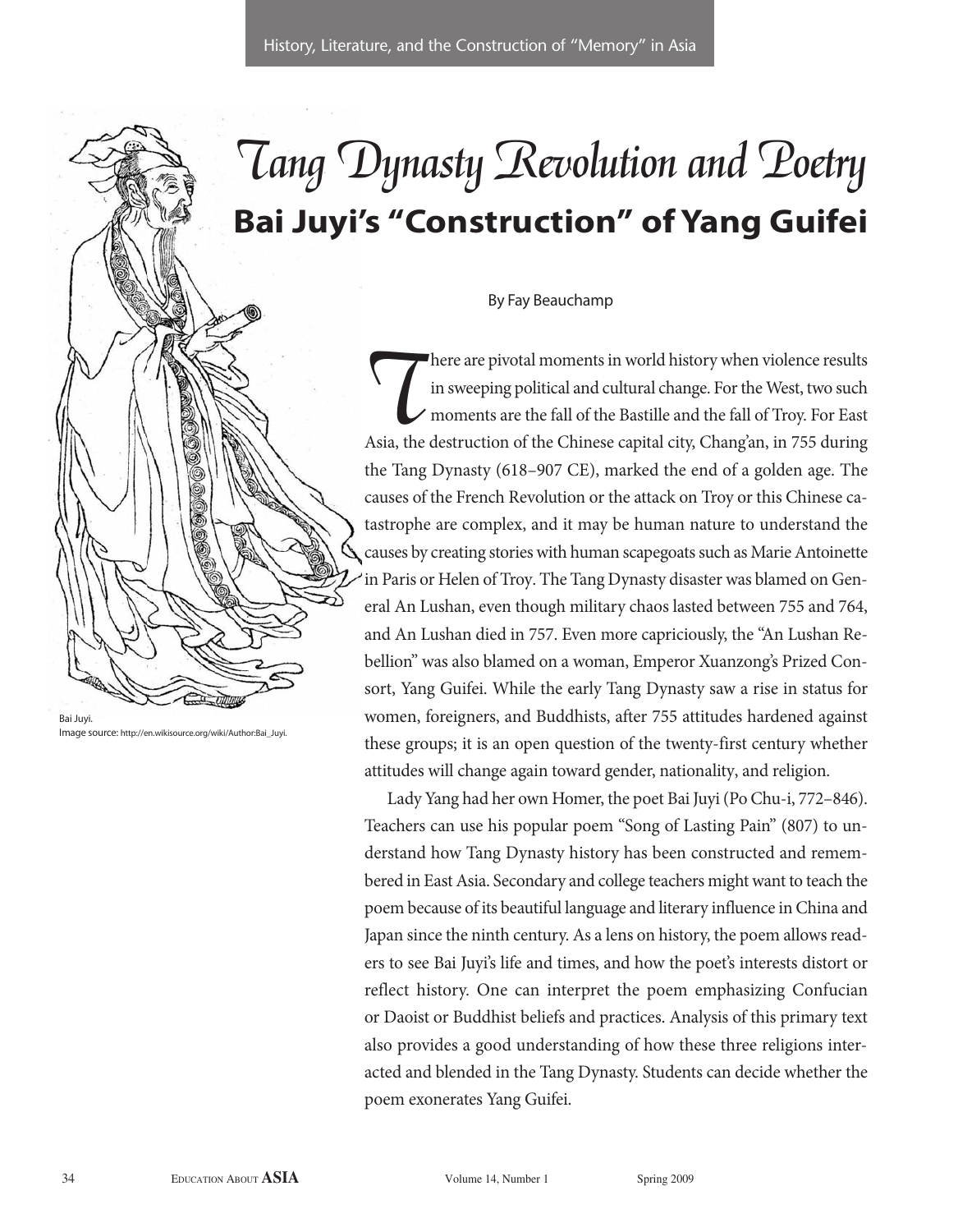#### THE HISTORICAL BACKGROUND

Edwin G. Pulleyblank's 1955 study remains the definitive analysis of the array of political and economic factors that caused widespread discontent.<sup>1</sup> For almost a thousand years before the 755 rebellion, Chinese power with its capital Chang'an (modern day Xi'an) had expanded the territory under its control. By the time of Emperor Xuanzong (685-762), the Emperor was responsible for a vast bureaucracy selected by an examination system. The Silk Road trade that enriched the capital city called for large public outlay of funds. The Chinese realm was connected by public roads and many great walls, and it was protected by a conscripted military growing to the hundreds of thousands, and paid for by ever-increasing taxes. To help cement alliances south to Tibet, west to Kashgar, north to Mongolia, and east toward Korea, Emperor Xuanzong brought to court women from powerful families.

In the 750s, new Arab powers successfully challenged the Chinese in Central Asia, and the need for more troops grew. Then a leader patronized by the Emperor rebelled. This was An Lushan, a general whose father was a Sogdian and whose mother was Turkic. During the Rebellion, soldiers swept into the capital city and Emperor Xuanzong fled. Between 755 and 764, perhaps as many as thirty-five million people died. This is comparable to the worldwide deaths of World War I from civil disruption and war.

**To help cement alliances south to Tibet, west to Kashgar, north to Mongolia, and east toward Korea, emperor xuanzong brought to court women from powerful families.**

#### THE PRIZED CONSORT YANG GUIFEI

When the Emperor fled the capital, in his retinue rode the lovely Yang Guifei (see Figure 1). His own men held her responsible for the rebellion and refused to go further until she was throttled. Emperor Xuanzong did not act to prevent her execution. Who was she? Raised in one of the royal family's palaces in Chang'an, once she had been seen by Emperor Xuanzong at age twenty-seven, she quickly rose in the ranks of his women to the top position short of Empress. The translation of "Prized Consort" for "Guifei" is both literal and in spirit more suitable to convey her powerful status than the word "concubine." For eleven years, between 745 and 756 when she died at the age of thirty-eight, Emperor Xuanzong was so devoted to Lady Yang that he was said to neglect three thousand other women whose families sought his favor.

Besides political and personal jealousy, there were two other important reasons why Lady Yang was blamed for the rebellion. First, her elder cousin, Yang Zuozhong, rose to be a powerful Chief Minister, and was given responsibility of Sichuan Province to the southwest. Lady Yang intervened at one point with Emperor Xuanzong to keep her relative in power. This nepotism was blamed for administrative incompetence and both cousins—Chief Minister Yang Zuozhong and Lady Yang—were killed by the Emperor's own forces as they abandoned the capital.

A second reason, however, involves An Lushan. It seems certain that An Lushan and Lady Yang Guifei danced "the whirl" before the Emperor. The dance came from Sogdiana, the area west of Chinese control in current day Uzbekistan, and An Lushan and Lady Yang were not only associated with foreign power, but with sexual impropriety, with the implication that Lady Yang had betrayed Emperor Xuanzong in many ways. This conclusion was challenged, however, by the poet Bai Juyi, who understood the true meaning of this whirling dance.

#### BAI JUYI'S NARRATIVE 807 POEM: "SONG OF LASTING PAIN"

The title's key words have been translated as "Everlasting Sorrow" or "Regret," but the word "Pain," used by a foremost scholar of Chinese literature, Stephen Owen, conveys the intense feeling when loss of a loved one is compounded by responsibility and guilt. After the first part of the poem's story ends with Lady Yang's death, the second part focuses on the Emperor's grief. The third part



**Figure 1**: This terracotta figure has been dated slightly before Yang Guifei, yet this figure and a companion piece with a hand extended in mudra known as "I grant you your wish" have been used to illustrate Yang Guifei in books and academic journals such as the cover of a program for the Association of Asian Studies.

Image source: Columbia University Web site at http://www.exeas.org/resources/ yang-guifei.html. Photo: © Xiang Gang Lianhe Chubanshe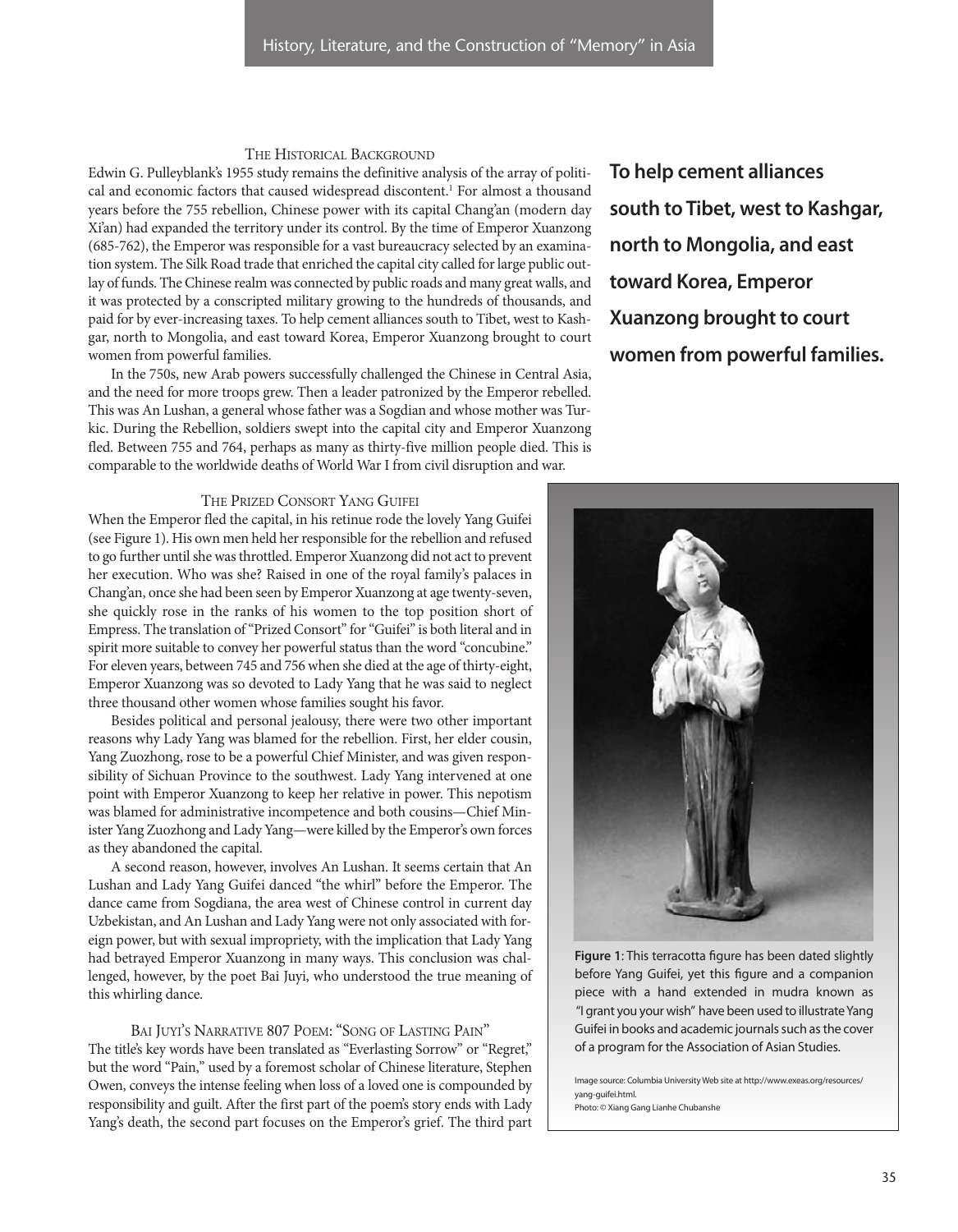

**Figure 2**: The Noh play is called Yôkiki, the Japanese name for Yang Guifei. The play takes place when she is discovered in the afterlife; the illustration shows her with the Tengan, or Crown of Heaven, (Leiter, 53).

Image source: Japanese Theater in the World, New York: The Japan Society 1997.

features a supernatural being finding Yang Guifei in an afterlife. Bai Juyi's metaphors as Lady Yang remembers her love for the Emperor are so lyrical that they establish Lady Yang's innocence. How could a woman so in love with Xuanzong possibly dally with An Lushan and conspire against the Emperor and his Empire?

For world literature teachers, the importance of the 807 poem lies in its literary influence. In Japan, for instance, Murasaki Shikibu (c. 1000) quotes Bai Juyi's poem extensively in the first chapter of The Tale of Genji.<sup>2</sup> Much later, the great Noh playwright Zeami (c. 1400) also frequently alludes to Bai Juyi's poetry.<sup>3</sup> The three-part story of Bai Juyi's poem resembles the structure of Noh drama: exposition; loss and haunting regret; and finally, resolution and forgiveness through revelation of a spirit (see Figure 2).

#### THE POET: BAI JUYI

Bai Juyi was born about twenty years after Yang Guifei died. From the Tang Dynasty, three poets stand out: Du Fu (Tu Fu 712–770) has a position in Chinese culture of highest respect based on his exemplary Confucian ethics; Li Bai (Li Po 701–762) balances Du Fu; generally considered Daoist, he is dearer to Chinese people's hearts. Bai Juyi is considered the third prominent Tang poet. Yet he was so highly regarded in Japan that Zeami featured him in a Noh play where his literary influence threatens to dominate Japanese culture; it takes a Shinto god to blow Bai Juyi back to China.4

The "Song of Lasting Pain" is available in multiple English translations, and in his anthology, Stephen Owen provides a context by printing related poetry and prose about Yang Guifei.5 Bai Juyi's life is even more of an open book, in the form of a biography published in 1949 by Arthur Waley (The Life and Times of Po Chu-i: 772-846).<sup>6</sup> Literary work and biography together provide a lively, quirky, and fascinating entry to a very significant part of Chinese history and culture. For a literature teacher, one often teaches history to understand a poem, but here we will also seek to understand the poet, Bai Juyi, to see how his poem interpreted and shaped Chinese history.

#### BAI JUYI'S CONFUCIAN BACKGROUND

Bai Juyi was by education and early career a distinguished member of the Confucian official-scholar-literati class. He earned a rare "First Class" in the Confucian state examinations of the year 800. Moreover, his recorded governmental actions, and hundreds of his poems, demonstrate anger and diligent action against government corruption. Bai Juyi's patrons in Chang'an were the highest Chief Ministers to the emperors who succeeded Xuanzong. Bai Juyi's constant subject matter is loss; he complains so much about only briefly being governor of Suzhou and Hangzhou, that one overlooks that he was appointed to govern two of the most powerful cultural and economic cities of the Silk Road. In Suzhou today, he is referred to as "Lord Bai," the builder of canals and great benefactor of the populace.

Confucian classics underlying the Tang Dynasty examination system and governing bureaucracy expound an ethical system based upon a simple lifestyle and concern for a society in which the Emperor was held accountable for the welfare of all. In contrast, the court of Emperor Xuanzong and Yang Guifei supported a luxurious, extravagant lifestyle that was injurious to the Empire. The disparity between ideals and reality could have led Bai Juyi to write a poem reinforcing traditional Confucian advice to not let women draw near and become "immodest."7 Indeed, in a preface to his poems Bai Juyi wrote, "I wish those who read them to understand them easily; the wording is straightforward and incisive, as I wish those who hear them to absorb deeply their admonitions."8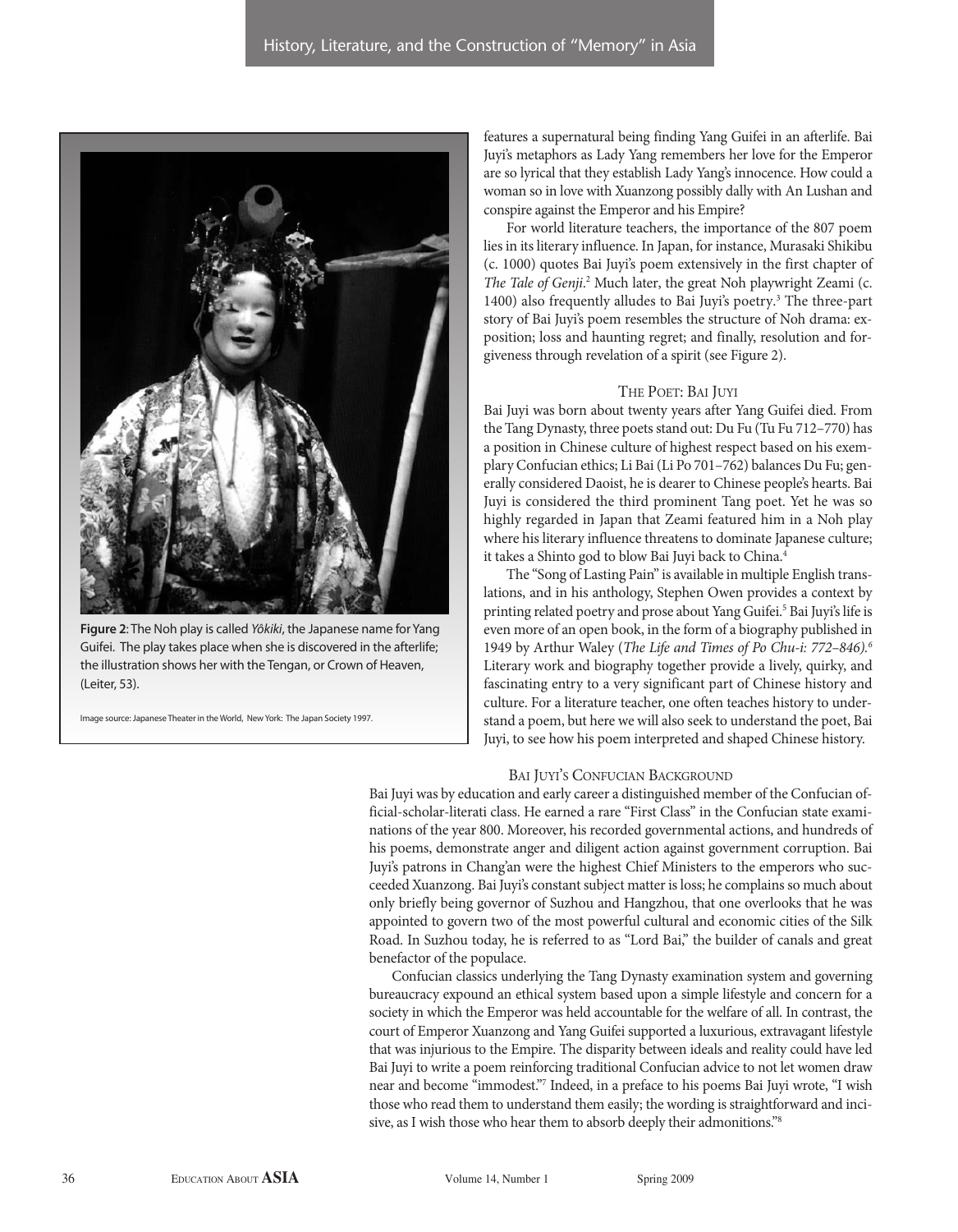## **if warning is the key concept, the poem and account both offer a variety of temptations to**

### **eschew—women, sensuality, sleeping late, nepotism, trust, and general over-indulgence.**

Nevertheless, a comparison to a prose "Account," published by Bai's friend Chen Hong to accompany "Song of Lasting Pain," shows that Bai Juyi gives a much more positive report of Yang Guifei and the Emperor than does Chen Hong. Chen begins his "account" with "a world at peace" and "no problems in the land within the four circling seas"; this historically false idyllic scene is spoiled when Yang Guifei gains power by assuming a "seductively coy manner . . . suiting herself to His Majesty's wishes by thousands of fetching ways."9 In contrast, Bai Juyi begins his poem with the Emperor longing for beauty and finding it when Yang Guifei turns round with a "smiling glance"; her natural grace, with "Tresses like a cloud, face like a flower," contrasts with the "powder and paint" of the Emperor's other court women.

If warning is the key concept, the poem and account both offer a variety of temptations to eschew—women, sensuality, sleeping late, nepotism, trust, and general over-indulgence. Only the sweetness and lightness of Bai's adjectives, the elegance of Yang Guifei rising in "helplessness so charming" glowing from her bath, the beauty of phrases that sway to her steps along with the gold pins in her hair—only the entire craft of the poem war with the censorious frame. Superficial didacticism appears at odds with a deeper meaning of the poem.

#### DAOISM

In Bai Juyi's "Song of Lasting Pain," the third section begins when a personage Paul W. Kroll translates as a "Daoist adept" visits Emperor Xuanxong and offers to find the spirit of Yang Guifei. Kroll identifies the island where Yang Guifei is found after death as Penglai, the Daoist island of immortality. Here Yang Guifei is called "T'ai-chen" and her otherworldly maid Shuang-ch'eng, Daoist names.10

Why would Bai Juyi want his poem to appear Daoist? I suggest that Bai Juyi was making this a specifically Chinese story and deliberately mixed Daoist references with images that have a long cultural history in China. There have been Chinese references to the immortals' island of Penglai since the fourth century CE and to the Weaver Maid's love story since 1500 BCE. A kingfisher had been the symbol of beautiful and vulnerable Chinese women for hundreds of years. Bai Juyi's famous image of two trees mingling their branches "leaf entwined with leaf" combined with a pair of flying birds can be found in the Han Dynasty "Southeast the Peacock Flies."<sup>11</sup>

Through these references, the experience of lost love no longer belongs to a specific Emperor and his exotic consort accused of causing untold death and destruction; they become every anguished, sincere, yearning lover of any time period. While Bai Juyi's Daoist celestial maids are forgettable, his secular images of a rain swept blossom, un-swept autumn leaves, two birds sharing one wing, and a hairpin wrenched apart have become an integral part of Chinese culture. Chinese tourists now flock to the places such as Hua-qing pools outside present-day Xi'an and Mount Li because they are mentioned in this poem.

A judgment that the Daoist elements are superficial is reinforced by another Bai Juyi poem that Waley quotes: "Traveller, I have studied the Empty Gate [Buddhism];/I am no disciple of the [Daoist] Fairies. / The story you have just told / Is nothing but an idle tale. . . .When I leave the earth it will be to go / To the Heaven of Bliss Fulfilled. [The Buddhist Paradise of Maitreya]."12 It seems probable, therefore, that the Daoist references are not part of a belief system that attracted the poet, but of a calculated defense of Yang Guifei by Bai Juyi.

It is time to consider why, if Bai Juyi's poem is only superficially Confucian or Daoist, he told the story and took care to put it in easily understandable language. Suzanne Cahill, a historian of medieval China, writes about the interrelationships between the Daoist and Buddhist systems when she discusses Bai Juyi,<sup>13</sup> and suggests that images of paradise are coming from Buddhist and Hindu ideologies.14 To analyze the poem "Song of Lasting Pain" and its "construction" of Yang Guifei, we must turn to Tang Dynasty Buddhism.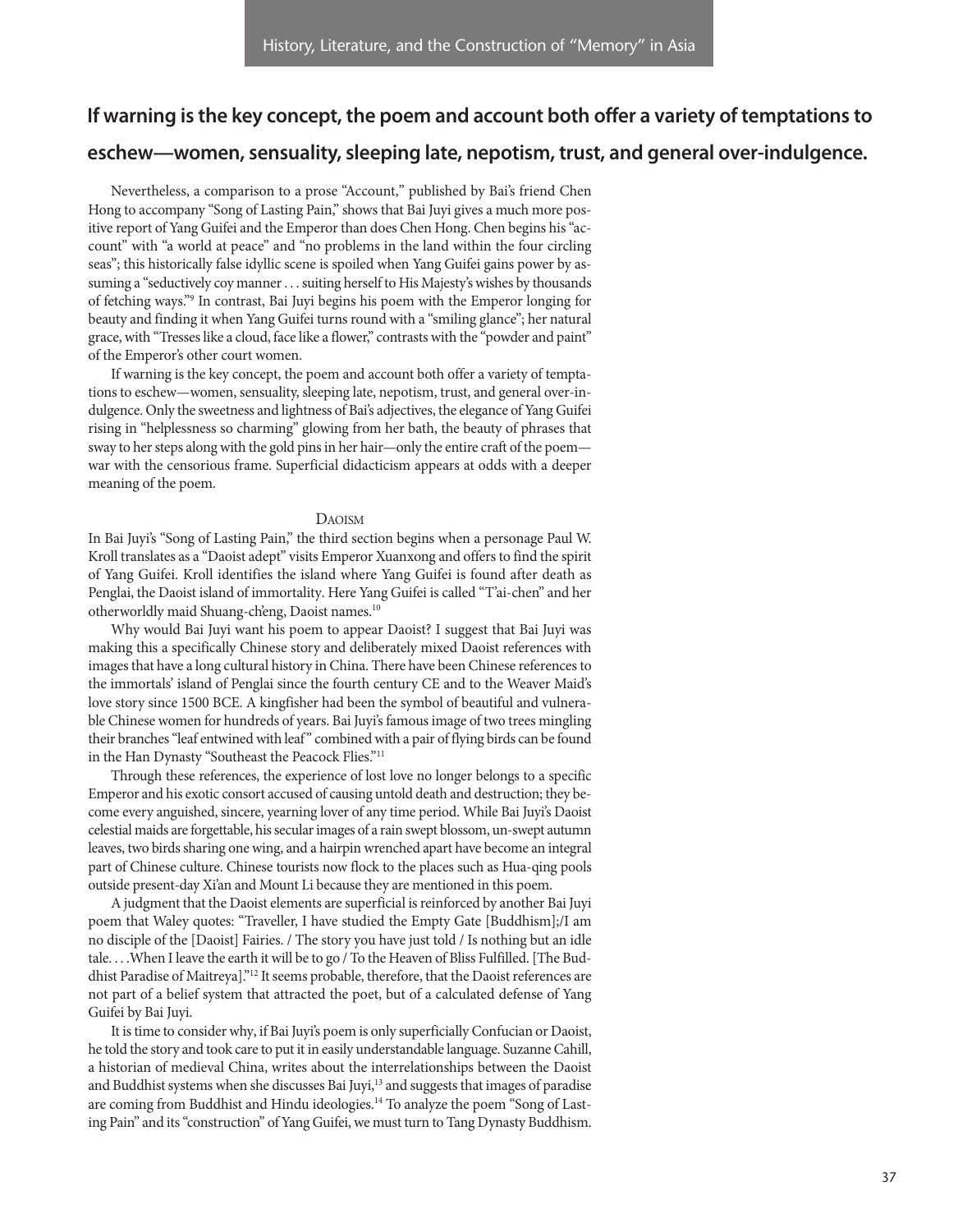

**Figure 3**: Frequently used to illustrate An Lushan (for instance in an exhibit at the Forbidden Palace in June 2007), the painting is copied from a tomb made in 745, ten years before the An Lushan Rebellion. The central figure is Central Asian.

Image source: Zhang Hongyiu, A Collection of China's Tang Dynasty Frescoes 150–151, 1995.

#### BAI JUYI AND BUDDHISM

A fascinating aspect of Bai Juyi's biography concerns his intense study of Buddhism after 806. Buddhism is the grand story of the Tang Dynasty. The early Tang Emperor Taizong allowed the Buddhist Monk Xuanzang to go on his epic journey to India; Taizong greeted the monk on his return and supported his translation of Sanskrit sutras and narratives into Chinese. Empress Wu, Xuanxong's grandmother, was a devout Buddhist. By the time of Emperor Xuanzong and Yang Guifei, many Buddhist Indian monks were visiting the Chinese capital; in 807–808, when Bai Juyi wrote "Song of Lasting Pain" Japanese Buddhist monks also came to Chang'an, including the famous Kukai, who brought back to Japan a syncretic form of Buddhism sympathetic to women.

The reception of Bai Juyi's poetry in Japan demonstrates that his interest in Buddhism was linked to the imperial court. In 838, his collected works were presented to the Japanese Emperor Ninmyo; in 847 a Japanese Buddhist "pilgrim" Jikaku brought back to Japan Bai Juyi's Works and a separate copy of "Song of Lasting Pain." Approximately one hundred and fifty years after Bai Juyi's death in 846, Murasaki Shikibu read his poems to the Empress to whom she was lady-in-waiting.

While Buddhism has remained a religion of the Japanese court, in China after the 755 Rebellion, Buddhism began to be blamed for political misfortune. The Tang court in exile used destructive Buddhist Uigher forces to take back the capital. Later, Buddhists from a powerful Tibetan kingdom ruled from Chang'an for a brief time. By Bai Juyi's lifetime, the Buddhist kingdom of Nan-Chao ruled areas that had been administered from Chang'an, including Sichuan where Yang Guifei's cousin Yang Gaozhong had been in charge.15 Waley gives much evidence that the Yang extended family was Buddhist.

Despite growing hostility toward Buddhism, to the end of the Tang Dynasty in 907, Emperors conducted elaborate Buddhist rituals at court. In the center of the controversy over Yang Guifei's role in the An Lushan Rebellion is her whirling dance. In "Song of Lasting Pain," Bai Juyi refers to her dance "Coats of Feathers, Rainbow Skirts" shaken apart by the kettledrums of war, and again when her sleeves rise and billow as her spirit appears in the island of immortals. The historical meaning of this dance is central to understanding both Yang Guifei and Bai Juyi's interest in her. Masako Nakagawa Graham records that Japanese scholars traced the melody from India, northwest to Sogdiana, and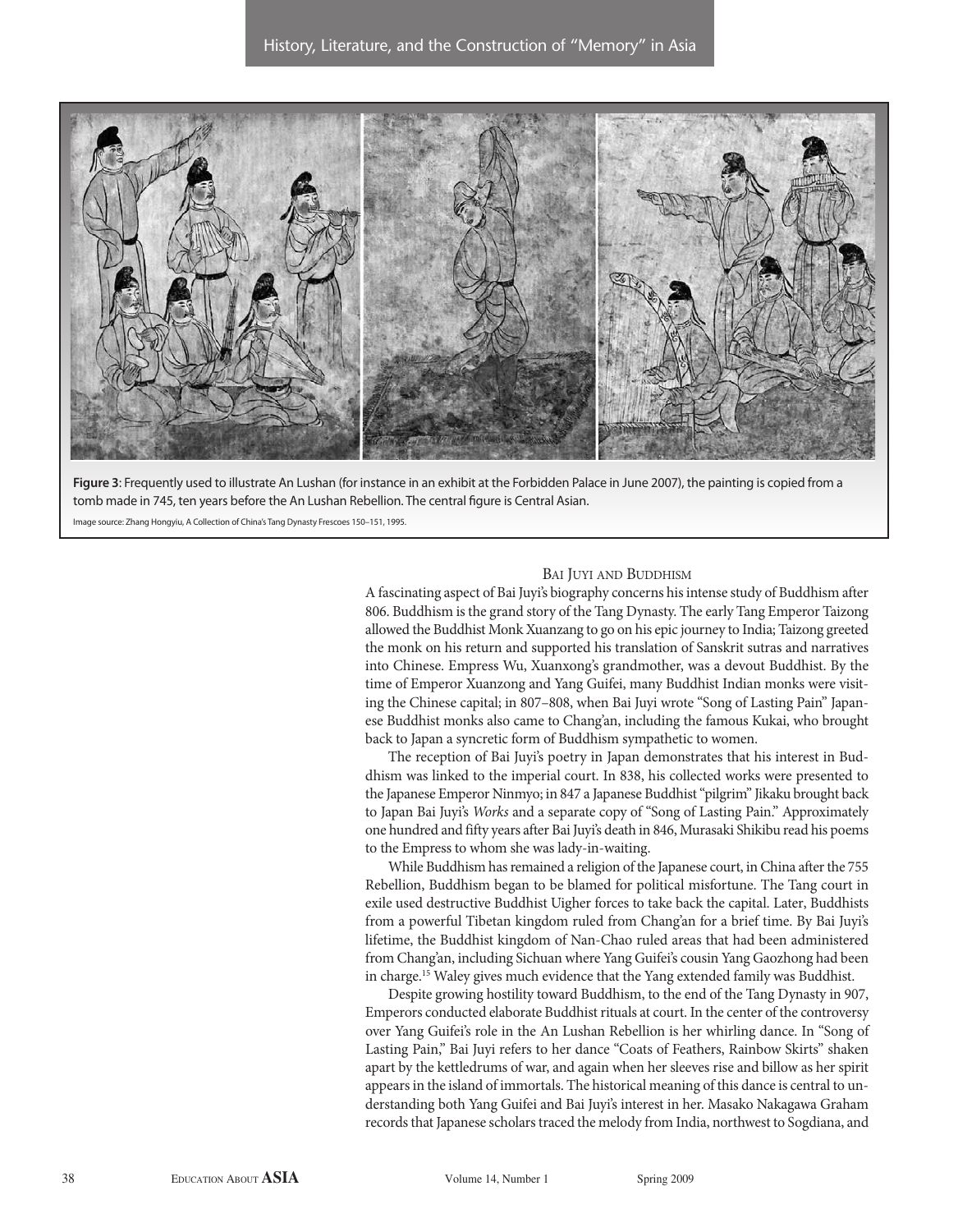then east along the Silk Roads to Chang'an.<sup>16</sup> He Zhang has suggested that the dance is part of Zoroastrian funerary rituals or widespread shamanistic practices or later Sufi Muslim whirling dervishes.<sup>17</sup> Insight into the dance can be gained by reference to all these traditions, but much evidence exists that An Lushan and Yang Guifei were dancing before Emperor Xuanzong as part of elaborate Buddhist rituals at court.

#### YANG GUIFEI AND TANG DYNASTY BUDDHISM

Murals depicting a whirling dance in the Tang Dynasty court are found on the walls of eighth century Dunhuang Buddhist caves. According to Chinese scholar Duan Wenjie, the murals are depictions of paradise with a Buddha in the center, a bodhisattva on either side and music and dance in the front.<sup>18</sup> The setting shows "magnificent" palaces and pavilions where deities gather and watch performances of music and dance."19 As Emperor Xuanzong produced more and more lavish displays of dance and music, with himself as central viewer, he was placing himself in the position of a Buddha incarnate. The female dancers represented "apsaras," celestial beings who fly.

The Chinese have long recognized the association between the Buddhist murals in Dunhuang and Xuanzong's court: Duan Wenjie quotes an "eminent monk-scholar of the Early Tang": "No wonder people these days compliment the palace women as Bodhisattvas."20 When looking at the Buddhist Dunhuang mural, an early Chinese scholar remarked, "This is the Tang style. It is often said that Lady Yang had a delicate frame in full bloom."<sup>21</sup>

After her death, Yang Guifei was accused of intending to entrance Emperor Xuanzong literally, and to distract him from his duties protecting the Empire. Yuan Chen (779–831) wrote a poem beginning: "The Turks were planning strife, / The Turks on purpose sent a girl / skilled in dancing the Whirl . . . a beguiling Turk came suddenly / to the Palace of Lasting Life"; "real truth" was that the "universe" could be changed through a "rainbow dance."<sup>22</sup> According to Victor Mair, "whirling dancers were presented at court as tribute from Sogdiana in 718, 719, 727, and 729."<sup>23</sup> As we have said, An Lushan had a Sogdian father and Turkic mother, and Chen's "beguiling Turk" was An Lushan. There is a mural from a tomb built during An Lushan's lifetime that shows a non-Chinese minority figure in a whirling dance pivoting on a rug, and today in China, this picture is frequently used to represent An Lushan (see Figure 3). Dunhuang still produces Central Asian rugs with Buddhist mandala designs. Sogdians during the Tang Dynasty included literate merchants who had sponsored translations of Buddhist texts from Chinese into their own language, and An Lushan's family could easily have been Buddhist in the century before his group converted to Islam.

#### BAI JUYI, YANG GUIFEI, AND BUDDHISM

Waley states that Bai Juyi actually saw a performance of the dance of "Rainbow Skirts" at court in 808-809.<sup>24</sup> Bai Juyi later began to try to recreate the dance. As Governor of Hangzhou, 822–823, he gathered his own troupe of courtesan-musicians to perform "Rainbow Skirts, Cloak of Feathers" and again in Suzhou; Waley considered him obsessed with this particular music and dance (see Figure 4).

Significantly for us, Bai Juyi seems to have been introduced to Buddhism by a pair of Yang male family members. He married a member of the large Yang clan shortly after publishing "Song of Lasting Pain." The poem could be considered a love poem, yet it is



**Figure 4**: The Arthur M. Sackler Gallery of the Smithsonian identifies the painting this way: "A scroll depicting the performance of a Rainbow Dance, 'nichang wu,'which is distinguished by the dancer's colorful costume. Rainbow Dance music, described by Tang poets as the 'Sogdian whirl is thought to have originated in India and was presented to the Tang Dynasty Emperor Xuanzong (reigned 712–756), who in turn modified the composition."

Besides the "Rainbow Dance"itself, the other detail that ties the picture to the Bai Juyi poem are the two trees, with branches intertwined; the woman dances on a rug as the Central Asian figure did in the 745 tomb painting.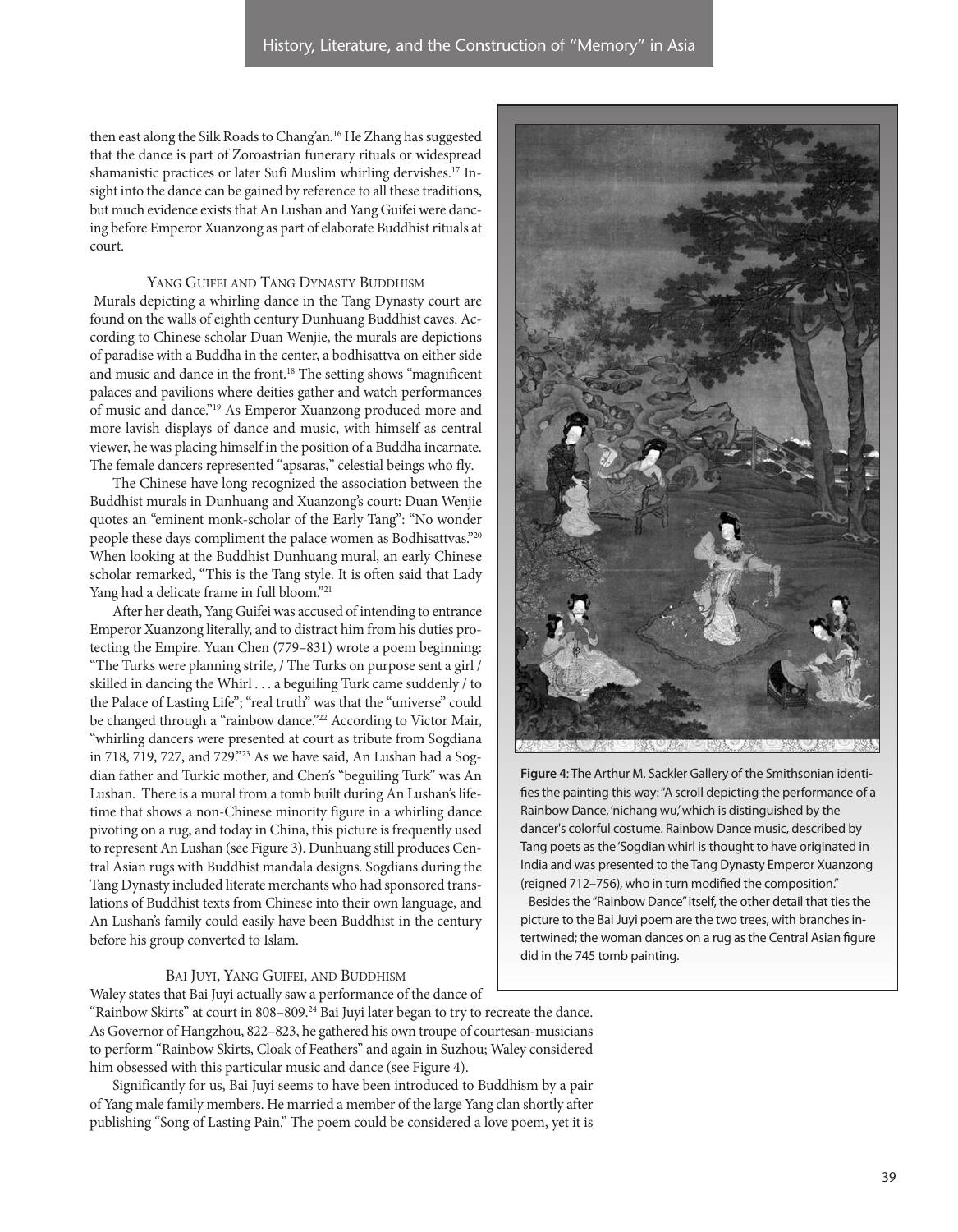

**Figure 5**: Empress Wu ordered this statue of the Buddha Vairocana created in 675 ; Bai Juyi's Buddhist retreat and tomb are nearby. The plump face and feminized features resemble the bodhisattva later associated with Yang Guifei.

Photo: Copyright Mark Schumacher, http://www.onmarkproductions.com/html/longmen\_54.html.

improbable that Bai Juyi knew his wife before marriage; Waley indicates that Bai Juyi seemed more interested in the rocks that the Yang brothers gave him for his Buddhist garden than in the Yang woman after they married. When Bai Juyi was Governor of Suzhou in 825, he was a member of a society of those who aspired to be reborn in the Buddhist Vairocana's Paradise.25 He chose to be buried near the Vairocana statue erected by Empress Wu (see Figure 5); his tomb is on Xiangshan hill where he spent his last years in convivial Buddhist retreat.

#### **CONCLUSIONS**

In terms of pedagogy, the conflicting views of Yang Guifei are seen most clearly in light of the three religious ideologies of the Tang Dynasty: Confucianism, Daoism, and Buddhism. The poem "Song of Lasting Pain" can serve as a key puzzling text, motivating students to gain understanding of the three traditions. The poem serves to explain religious syncretism and how the three strains are much more intertwined in Chinese experience than in most textbooks introducing "Chinese culture and civilization."

This review of the interplay of these ideologies in "Song of Lasting Pain" leads to the following conclusions: First, the Confucian criticism of lavish palace life is more aimed at the Emperor than Yang Guifei; Yang Guifei is given an opportunity to attest to true love for the repentant Emperor. Second, the Daoist references may have been an attempt not only to rehabilitate the memory of Yang Guifei, but also to establish her as a popular Chinese semi-deity blending Daoist and Buddhist beliefs. If this was Bai Juyi's goal, he did not succeed in the long term—in China Lady Yang became a sensual character in secular plays and performances rather than a religious figure. Third and most important, Bai Juyi was genuinely interested in the Buddhist connections between ritual performance of music and dance and its effect on sustaining the Empire and on human well-being. The poem "Song of Lasting Pain" develops a conception of divine monarchy quite different from the Chinese "Mandate of Heaven" and closer to the Hindu theocracy of the Ramayana exemplified by the romantic pair Rama and Sita who are gods incarnate.

Asian countries surrounding China, such as Java, then Cambodia and later Thailand, became "Hinduized states" in the ninth and successive centuries. Dancing "apsaras" decorate the walls of Buddhist temples in those countries, both in ruins and in contemporary palaces of kings. On the other hand, China—with the destruction of the Tang Dynasty palace in Xi'an dur-

ing the An Lushan Rebellion, then the destruction of Buddhist temples and monasteries in the 840s, and the fall of the Tang Dynasty in 907—definitively rejected Hindu/Buddhist theocracy and the rituals which spectacularly failed to produce harmony in the Empire.

What insight does the poem "Song of Lasting Pain" give to our question of the relationship of the present and the past? "Song of Lasting Pain" should be considered seriously in the classroom, not only as a very popular Chinese poem about human love and political rebellion, but also as a religious poem reflecting a syncretic type of ninth century Buddhism. Bai Juyi was exploring a type of religious mysticism that sought to overcome such divisions as the present and the past.

The title of Yang Guifei's dance "Coats of Feathers, Rainbow Skirts" contains metaphors: feathers are separate, yet become one cloak; many colors unite in one rainbow. The last lines of the poem present similar metaphors in the union between lovers: man and woman are "birds that fly on shared wing," "branches that twine together." Together, they enter the "Palace of Lasting Life"; Bai Juyi writes: "Heaven lasts, the Earth endures." In the mysticism of whirling dervishes, song, music, dancer and dance, become one. Bai Juyi ends his poem "this pain of ours will continue / and never finally